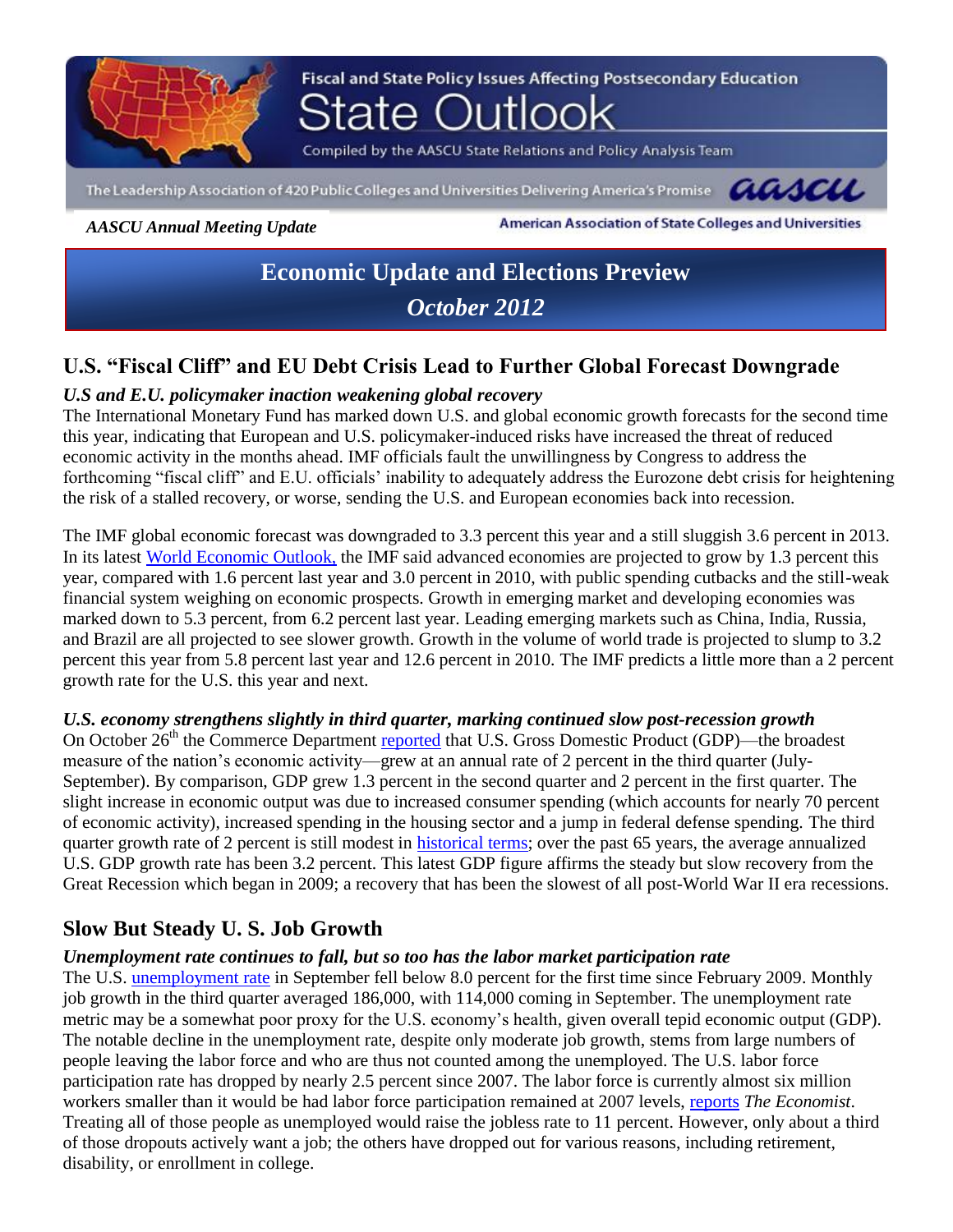# **Forthcoming Federal Spending Decisions to Impact State, Regional Economies**

### *With pending fiscal cliff, much at stake in Congressional lame duck session*

Congress will face an agenda with profound fiscal and economic implications in the post-election lame duck session that will have macro- and micro-level economic ripple effects. The choices to be made by Congress include the following:

Tax-Extenders: Confronting Congress will be the major task of addressing a number of expiring tax provisions. The questions before Congress will involve which tax provisions to continue and how to pay for them. The cost of extending the most popular provisions total more than \$380 billion in fiscal year 2013, including \$221 billion in personal federal income taxes (the so-called "Bush tax cuts") and \$95 billion for the payroll tax holiday; all of which are part of \$4 trillion in cuts slated to take place over the next decade. According to the Congressional Budget Office [\(CBO\)](http://www.cbo.gov/sites/default/files/cbofiles/attachments/08-22-2012-Update_to_Outlook.pdf), allowing the tax provisions to expire and sequestration to move forward unabated would contract U.S. economic growth to 0.5 percent, enough to sink the economy back into a recession.

Sequestration: On January 2, \$109 billion is set to be automatically cut from the federal fiscal year 2013 budget, part of \$1.2 trillion in required cuts over the next decade. Half of these reductions will come from cuts in defense spending, the other half from non-defense accounts. These across-the-board forced cuts come courtesy of the Budget Control Act; legislation passed by Congress last year intended to force implementation of a long-term deficit reduction strategy. The White House Office of Management and Budget, in an [assessment of the automatic](http://www.whitehouse.gov/sites/default/files/omb/assets/legislative_reports/stareport.pdf)  [cuts,](http://www.whitehouse.gov/sites/default/files/omb/assets/legislative_reports/stareport.pdf) known as sequestration, indicated that most federal spending related to higher education would be reduced by 8.2 percent (for discretionary programs) or 7.6 percent (for mandatory programs). The Pell Grant Program is exempt from the mandatory cuts. If sequestration were to occur, states' receipt of federal dollars for K-12 education programs would be impacted significantly, notes *[Stateline](http://www.pewstates.org/projects/stateline/headlines/sequestration-how-a-spending-stalemate-would-affect-the-states-85899418421)*. Yet, in many states K-12 education spending is dictated by state constitutions or court decisions, which could force legislatures to backfill the reductions—possibly by raiding funds previously allocated for public higher education.

U.S. Borrowing Limit: At about the same time as the Congressional lame duck session, the U.S. Treasury will once again reach its borrowing limit, which will necessitate legislative action to raise the debt cap. Last year, the near failure of Congress to raise the debt limit nearly caused a credit default, shaking U.S. markets and resulting in the first-ever downgrading of the nation's previously sterling AAA credit rating.

The so-called "fiscal cliff,"—the combined impact of massive reductions in federal spending brought about by the non-renewal of the expiring tax provisions, and possible sequestration, if not addressed by Congress in the lame duck session, will negatively affect federal allocations to states, hurt regional economies, especially those that are home to major military installations and federal contactors, pare back personal income, and with it, consumer spending that fuels economic activity. All eyes will be on Congress to see if, and how, it addresses this mix of fiscal and tax policy issues that taken together may well foretell the trajectory of the U.S. economy in 2013 and beyond. In October, the [IMF](http://www.imf.org/external/index.htm) warned that going over the fiscal cliff could plunge the U.S. into a full-fledged recession.

# **State Budgets: Continued Slow Growth, Threats to Long Term Fiscal Sustainability**

### *Tepid tax revenue growth in the states*

[Preliminary tax collection data](http://www.rockinst.org/pdf/government_finance/state_revenue_report/Data%20Alert%209.19.12.pdf) for the April-June quarter compiled by the Rockefeller Institute at SUNY-Albany showed growth in overall state tax collections, up three percent compared to the same quarter in 2011. However, the pace of growth has slowed in the last four quarters. In total, 40 states reported second quarter gains while eight reported declines. States' tax collections have been in positive territory for 10 straight quarters, beginning in the first quarter of 2010, after five consecutive quarters of declines that took place in tandem with the Great Recession.

Looking at current fiscal tax collection estimates, a summer 2012 [survey of state legislative fiscal directors](http://www.ncsl.org/documents/fiscal/ProjectedTaxGrowth2013.pdf) conducted by the National Conference of State Legislatures (NCSL) predicts continued slow growth. Thirty-six states expect growth in overall tax collections of between one and 4.9 percent, while nine states expect total tax collections to grow at least five percent above FY 2012 levels. Only *Alaska* (-17.9 percent) and *Kansas* (-3.6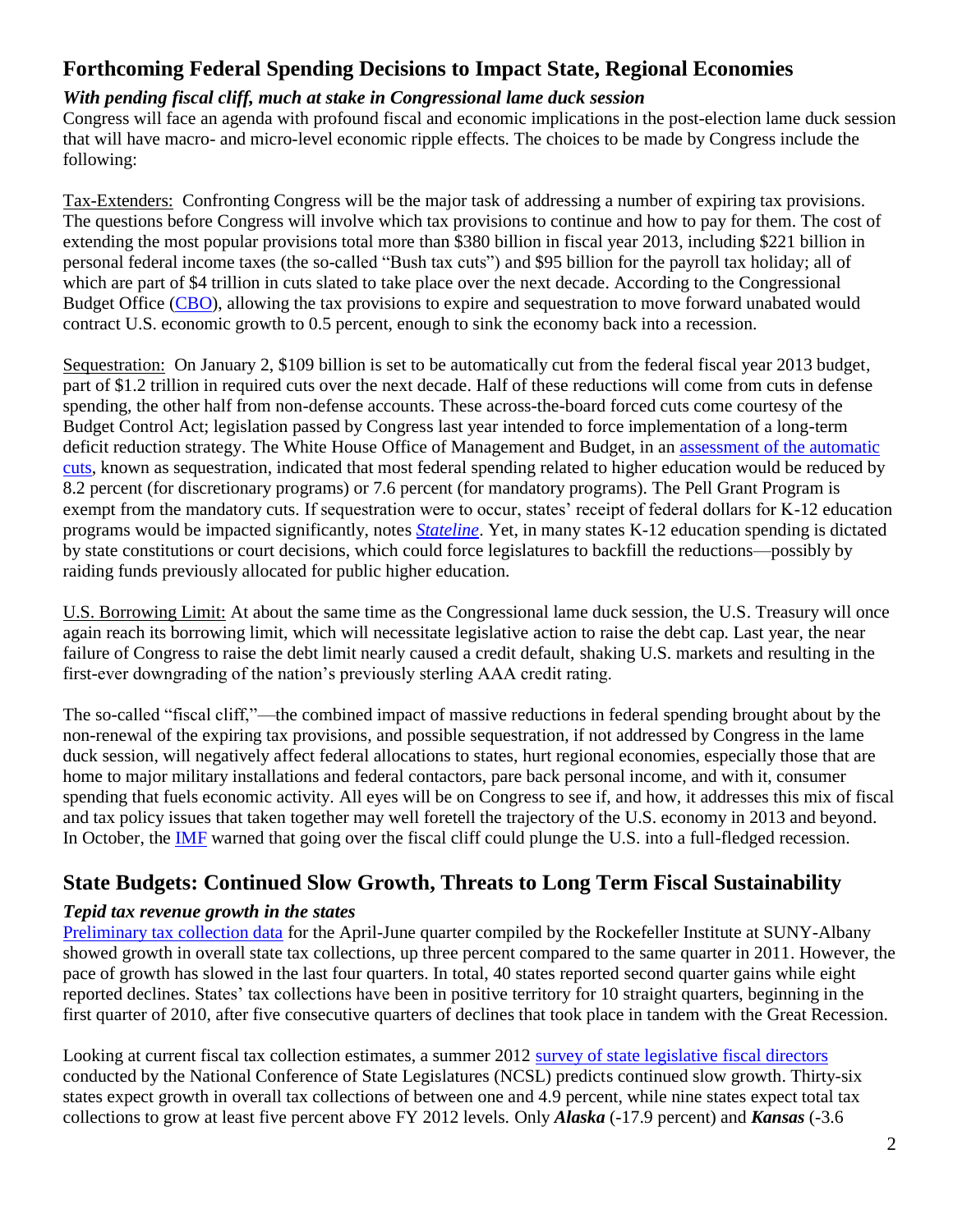percent) anticipate FY 2013 total tax collections to decline by at least one percent. In Alaska, the falling price of oil is the primary driver of the decline.

Playing a role in the modest projections for FY 2013 is the fact that 2012 has been a quiet year for notable state tax changes, which largely affect collections in FY 2013. According to a report on [changes in state tax policy](http://www.ncsl.org/issues-research/budget/state-tax-update-august-2012.aspx) compiled by the NCSL in August, the first half of 2012 saw the smallest aggregate change in tax revenues (-0.2 percent) directly attributed to modifications in state tax policy in the 32-years that the NCSL has been collecting the data. *Idaho*, *Kansas* and *New York* reduced net taxes by more than one percent, while *Illinois* and *Maryland* increased taxes by more than one percent. Forty-five states made no significant net tax change.

### *A multitude of factors challenge fiscal sustainability of states' budgets*

Despite the fact that states, unlike the federal government, must balance their budgets each year, the mechanisms used to balance their ledgers too often include accounting gimmicks and reliance on nonrecurring revenue sources. A task force led by New York lieutenant governor Richard Ravitch and former Federal Reserve chairman Paul Volcker examined the short and long term fiscal sustainability of six states. The [Ravitch Volcker State Budget](http://www.statebudgetcrisis.org/wpcms/)  [Crisis Report](http://www.statebudgetcrisis.org/wpcms/) articulates a number of state budget dynamics that pose varying degrees of threat to all states. These include:

- Medicaid spending growth that is crowding out other state needs and services
- Federal deficit reduction efforts that threatens state economies and budgets
- Underfunded state retirement plans that create risks for future budgets
- Narrow, eroding tax bases and volatile tax revenues that undermine state finances
- Local government fiscal stress that poses challenges for states
- State budget laws and practices that hinder fiscal stability and mask imbalances

# **State Funding of Public Higher Education Stabilizes in Fiscal Year 2013**

*After the largest year-over-year drop in nearly a half century, an improvement in the state funding scenario* A year after the largest decline in state funding of public higher education in nearly a half century—during which an overall reduction of 7.5 percent took place—state lawmakers sought to buffer higher education from additional steep cuts as they crafted their fiscal year 2013 budget plans.

Based on the results of an informal survey conducted by AASCU in July, 30 states witnessed a year-over-year increase in state operating support for public four-year universities heading into fiscal year 2013, which began July 1 in 46 states. This is a notable improvement compared to last year, when only eight states invested more in their public four-year universities compared to the prior year. Still, 11 states cut their support for public four-year universities this fiscal year, but nonetheless a notable improvement compared to the 36 states that cut funding last year. Nine states provided flat-funded this year, compared to six last year.

There was less variation in year-to-year changes among the states this fiscal year—a 25 percent spread, with *South Dakota* receiving the biggest boost, at 11.3 percent and *Florida* receiving the largest cut, at 14 percent. Last year, there was a 57 percent spread between the state with the largest gain (*North Dakota*, at 9.5 percent) and the state with the steepest cut (*New Hampshire*, at 48 percent). Public universities in only two states received funding reductions in excess of 10 percent this year, compared to 14 last year. Overall, the collective average percent change in year-over-year state operating support for public four year universities heading into fiscal year 2013 was 0.9 percent. In the 31 states with annual budgeting cycles, the collective average increase was one percent for this fiscal year, compared to -4.9 percent last year, a positive swing of nearly 6 percent. It should be noted that fiscal year 2013 marks the second year of a two-year budget in a number of states, therefore in these states the annual fluctuation in appropriations was typically marginal compared to last year.

The drop-off in state investment in public higher education in recent years has been dramatic in historical terms. State appropriations per-full-time-student at public postsecondary institutions increased by 1 percent from 1981-82 to 1991-92 and by 9 percent from 1991-92 to 2001-02 after adjusting for inflation, but declined 5 percent from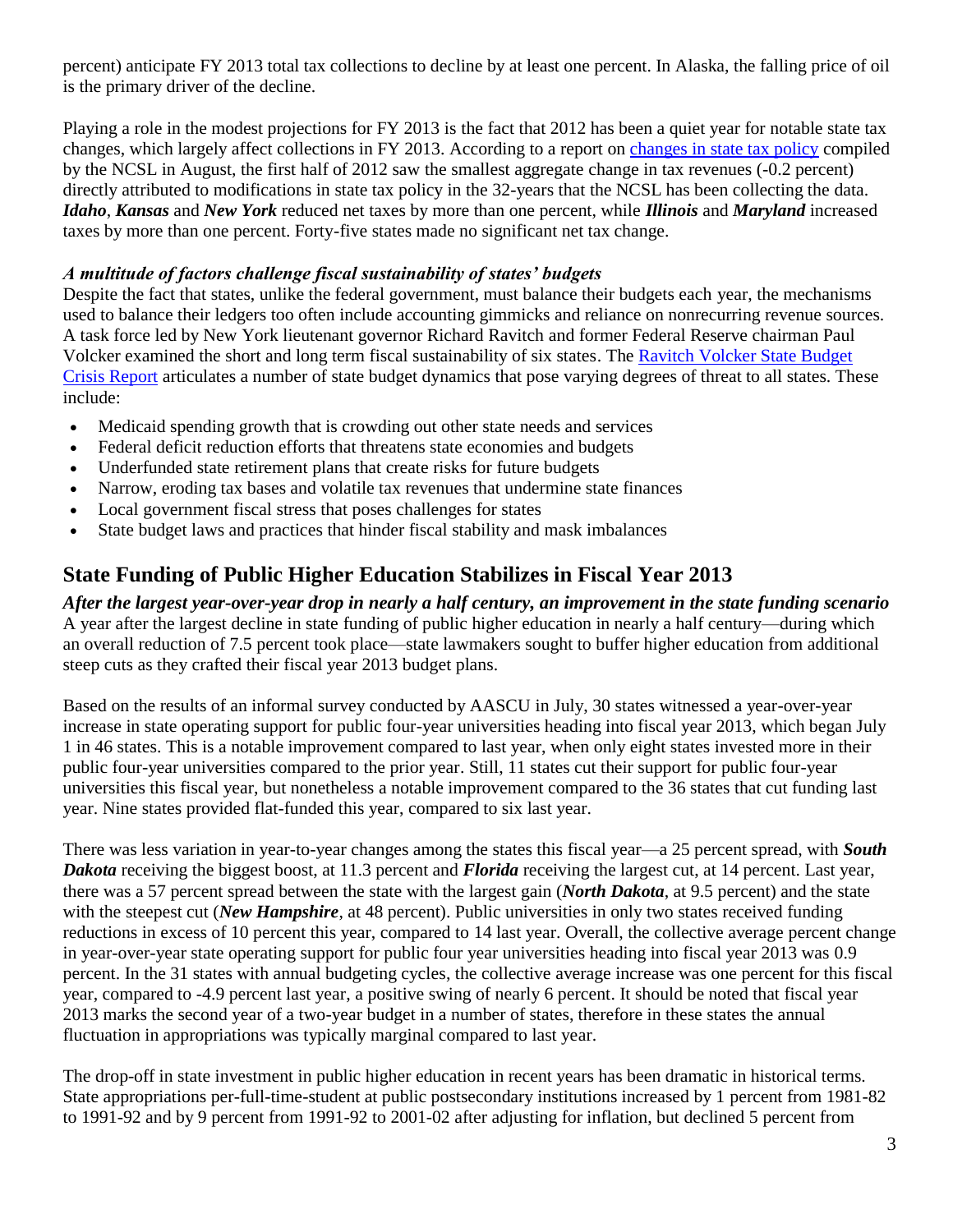2001-02 to 2006-07, and by another 25 percent from 2006-07 to 2011-12, including a 10 percent decline in 2011- 12, according to [College Board data.](http://trends.collegeboard.org/college-pricing) Given ongoing increasing enrollment demand in many states and public spending pressures, this continued downward trend in per-student state support may well be evident once this year's final state appropriation and institutional enrollment numbers are known.

# **Declining Rate of Increase in Public University Published Tuition Prices; Continued Recent Trend of Increases in Average Net Prices**

### *Continued price increases in response to state-to-student cost shift*

At 4.8 percent, the increase in average published tuition and fees at public four-year colleges and universities for the 2012-13 academic year is smaller than it has been in recent years—and below the average growth rate for the decade from 2002-03 to 2012-13, according to the just-released annual report, *[Trends in College Pricing 2012](http://trends.collegeboard.org/college-pricing)*, produced by the College Board.

In 2012-13, full-time undergraduates at public four-year institutions received an estimated average of \$5,750 in grant aid from all sources and federal tax benefits to help them pay the average \$8,665 in published tuition and fees, resulting in students paying an average net price of just over \$2,910, according to the College Board *Trends* report data. Because of unusually large increases in grant aid and tax credits, the average net tuition and fees paid by fulltime in-state undergraduates at public four-year institutions declined in real terms between 2007-08 and 2009-10, falling from \$2,470 (in 2012 dollars) to \$1,950—the lowest level since 2003-04. Over the three years since, the average net tuition and fees have increased by an estimated \$960 (49 percent), with the past year reflecting a \$290, or 11 percent, increase.

# **With Legislative Sessions Concluded, Limited Higher Education State Policy Activity**

### *Strong continuing focus on incentivizing postsecondary system performance*

Most state legislatures wrapped up their sessions by early summer. AASCU's July *[State Outlook:](http://www.aascu.org/policy/specialreports/stateoutlookjuly2012.pdf) Dynamics Affecting Public Higher Education Financing and Highlights from States' Legislative Sessions*, provided an overview of state policy activities from the 2012 session (see pages 6-9). One policy theme perpetuated in the legislative off-season has been state performance-based funding systems for higher education. Following the lead of many states that have implemented such systems, lawmakers and policy officials in several states are in the process of designing funding formulas aimed at incentivizing institutional performance. A key attribute of such systems is an orientation toward rewarding outcomes (i.e., student retention benchmarks and degree completions) as opposed to inputs (i.e., enrollment). Some of the states that are either currently considering or implementing higher education performance based funding systems include *[Florida](http://www.tampabay.com/news/education/college/higher-education-task-force-considers-big-changes-higher-tuition/1256123)*, *[Georgia](http://www.ajc.com/news/news/state-regional-govt-politics/proposal-would-tie-funding-for-georgia-colleges-to/nSkLy/)*, *[Missouri,](http://www.cbsnews.com/8301-505245_162-57537363/mo-legislative-panel-focuses-on-higher-ed-funding/) [Nevada,](http://hechingerreport.org/content/panel-okays-dramatic-change-in-funding-for-nevada-colleges-and-universities_9348/) [Ohio](http://www.governing.com/blogs/view/gov-ohio-colleges-will-create-formula-for-performance-based-funding.html)*, *[South Carolina](http://www.goupstate.com/article/20121010/WIRE/121019964/1083/ARTICLES?Title=Gov-Haley-wants-SC-colleges-to-earn-their-money-)*, *[South Dakota](http://www.argusleader.com/article/20121011/NEWS/310110043/University-money-may-include-performance?nclick_check=1)*, *[Texas](http://www.texastribune.org/texas-education/higher-education/branch-calls-more-outcomes-based-higher-ed-funding/)* and *[West Virginia](http://www.wvmetronews.com/news.cfm?func=displayfullstory&storyid=55519)*.

# **2012 State Elections Preview**

## *Higher education policy and funding priorities in the balance*

While much of the nation's attention is focused on the presidential vote in the November 6 elections, there will be considerable impact on the composition of, and turnover in, state legislative ranks based on the outcomes of the elections. State lawmakers, new and returning, will craft, debate, and pass legislation affecting many aspects of public higher education. And given continued strained economic conditions, the priorities of the 2013 legislative cohort will influence spending decisions involving state operating support, capital outlay funding, and state student aid programs, among other state investments.

### *State elections—by the numbers*

Forty-four states will hold legislative elections on November 6<sup>th</sup>. States *not* holding legislative elections are *Louisiana*, *Mississippi*, *New Jersey* and *Virginia*, where elections are held in odd-numbered years. All legislators in *Alabama*, *Maryland*, and senators in *Michigan* are elected to four-year terms, and given that elections were held in 2010, lawmakers in these states won't face re-election this year. In total, 6,030 of the 7,382 state legislative seats, 82 percent, will be voted on in the elections. This year's elections are the first to follow the once-a-decade redrawing of district boundaries based on new census data.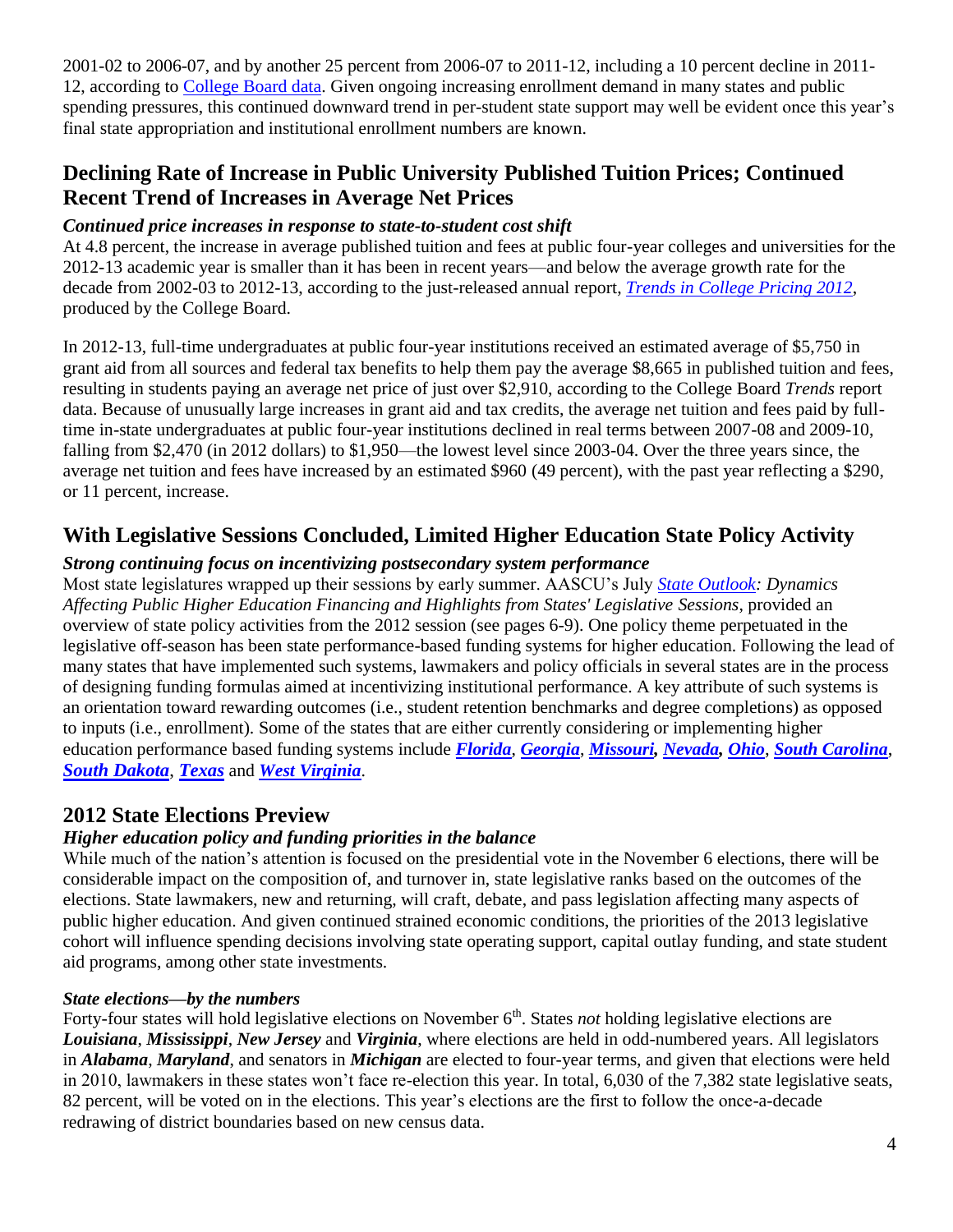Provided below are excerpts from a [pre-elections analysis](http://www.ncsl.org/legislatures-elections/elections/a-wave-or-a-ripple.aspx) provided by Tim Storey, legislative elections specialist with the NCSL.

Among governors currently in office, 29 are Republicans, 20 are Democrats and one is an independent. Only 11 of them are up for election this year, and the consensus among analysts is that only three states have contests that are truly toss-ups: *Montana*, *New Hampshire* and *Washington*. Thus, the competition over which party will control state government in 2013 will mostly be fought out in the state legislative contests.

#### *Pre-election, Republicans at a historical high-water mark*

Coming off remarkably strong gains in the 2010 elections, when Republicans picked up 720 seats and gained control of 23 legislative chambers, the GOP is at a high water mark heading into the November elections, with more Republican legislators now in office that at any point since 1930.

### **Pre-2012 Elections**—**State-Level Party Control**

| <b>Governorships</b> |                      |                      | <b>Legislative Chambers</b> |                      |               | <b>Full Legislatures</b> |                      |                    |
|----------------------|----------------------|----------------------|-----------------------------|----------------------|---------------|--------------------------|----------------------|--------------------|
|                      |                      |                      |                             |                      |               |                          |                      |                    |
| <b>Democrat 20</b>   | <b>Republican 29</b> | <b>Independent 1</b> | <b>Democrat 36</b>          | <b>Republican 59</b> | <b>Tied 3</b> | <b>Democrat 15</b>       | <b>Republican 26</b> | Split <sub>8</sub> |
|                      |                      |                      |                             |                      |               |                          |                      |                    |

*Notes: Nebraska has an officially nonpartisan, unicameral legislature.*

Currently, 3,979 state legislators are Republicans—a little less than 55 percent of all partisan seats (Nebraska elects its 49 lawmakers on a nonpartisan basis). Fewer than 20 legislators are independent or from a third party. This 55 percent to 45 percent GOP advantage is the mirror opposite of the partisan breakdown before the 2010 election when Democrats held 55 percent of the seats.

Historically, an average of 13 chambers switch party control in every two-year elections cycle. And the "coattail" effect that comes with a presidential election may also be in play this year. In 20 of the 28 presidential elections held since 1900 the party winning the White House also gained state legislative seats.

#### *Legislative turnover will be at a new high—institutional memory will be at a new low*

While movement in party control among the state legislative ranks is unclear in advance of the November 6 elections, one outcome is much more certain: there will be many new lawmakers in state capitols come January. In the first election following redistricting, turnover is always high. While other elections average turnover rates around 17 percent (factoring in all 50 states), in the 2002 election following redistricting, turnover reached 24 percent. All signs point to at least that level in 2012, if not higher. Legislative term limits are another factor that will spur turnover this elections cycle in the 15 states that have these limits in place, barring lawmakers from running for office again.

An expected increase in turnover in 2012 would not necessarily be noteworthy except that it comes on the heels of an unusually high turnover in 2010 of just under 25 percent, spurred by the Republican landslide that swept hundreds of Democratic incumbents out of office. Combine that with the high rates anticipated this year, and it's likely that approximately one-half of all state legislators will have served for two years or less at the start of 2013 legislative sessions. These two elections will likely result in the highest rate of turnover in state legislatures in the last 50 years.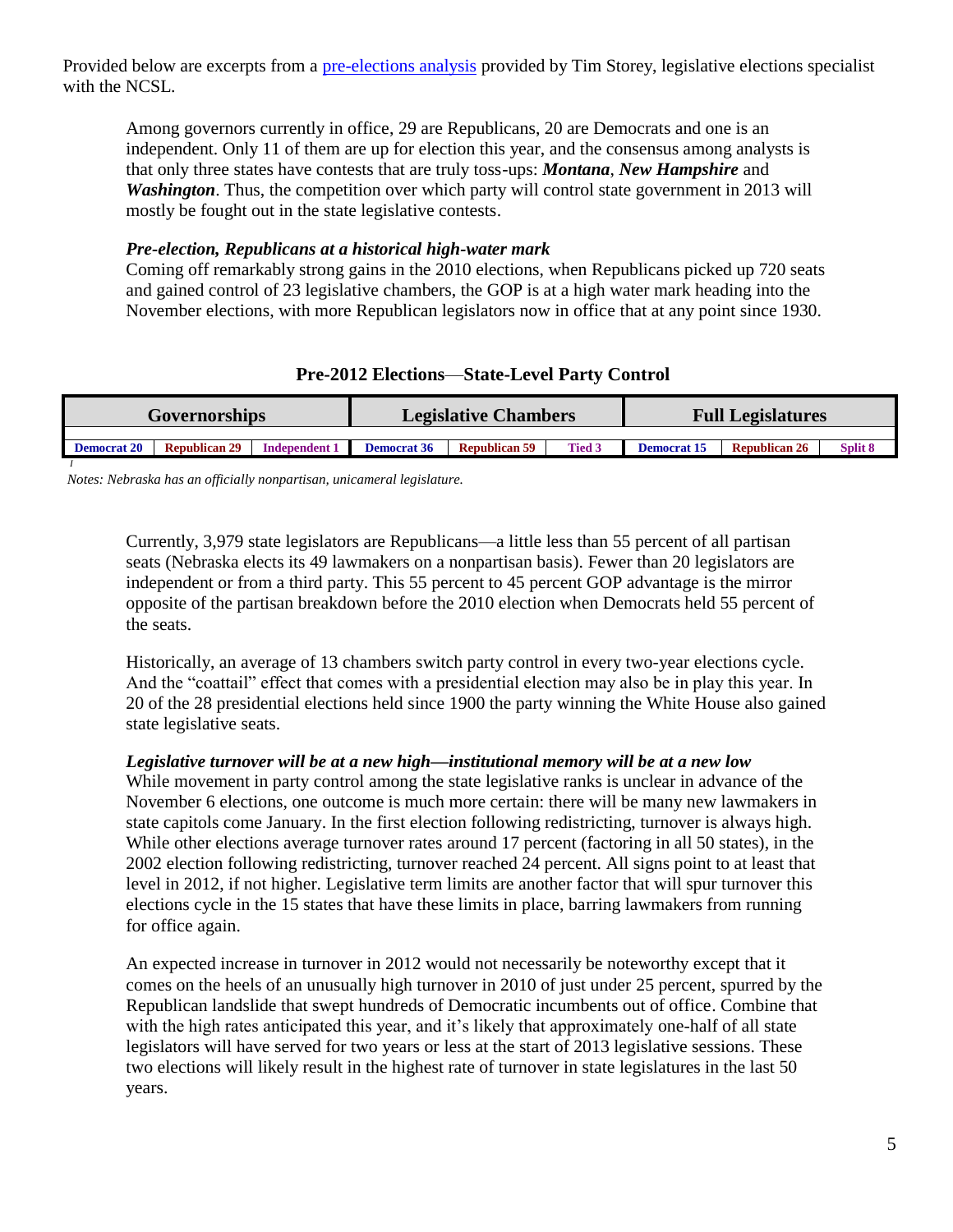#### *Ballot measures will put parameters on tax, spending policy in many states*

On November 6, voters in 37 states will vote on a total of 176 state ballot measures, according to *[Ballotpedia.org](http://www.ballotpedia.org/wiki/index.php/Portal:Ballot_measures)*. The themes this year are more diverse than in recent election cycles, with citizens' having their say on a range of issues across the fiscal policy—social policy spectrum.

Here's a look at some of the measures that either directly involve or may indirectly impact higher education:

#### **Revenue Implications**

**Arizona[—Proposition 204—](http://ballotpedia.net/wiki/index.php/Arizona_Sales_Tax_Renewal_Amendment,_Proposition_204_%282012%29)Sales Tax Renewal Amendment**: Known as the Quality Education and Jobs Act, Proposition 204, if passed by voters, will renew a one-cent sales tax with monies generated dedicated to education funding and other state services. Of the projected \$1 billion the sales tax extension would raise annually, \$50 million would be earmarked for a University, Scholarship, Operations and Infrastructure Fund.

**California**—**[Proposition 30—](http://ballotpedia.org/wiki/index.php/California_Proposition_30,_Sales_and_Income_Tax_Increase_%282012%29)Sales and Income Tax Increase**: As passed by state policymakers, the fiscal year 2013 state budget calls for a modest increase in state operating support for the University of California system and flat funding for the California State University system. These budgetary intentions, however, are built on the assumption that voters will approve an increase in personal income taxes on the wealthy and a slight sales tax increase via the Proposition 30 ballot initiative. Estimated revenues generated by the tax increases range from \$6.8 billion to \$9 billion annually. If voters turn down the measure, it will trigger an automatic \$250 million in cuts to both the UC and CSU systems. These cuts would come on top of an astounding \$1.2 billion (30%) in state funding reductions to just the CSU system in the past 24 months. A competing measure, [Proposition 38,](http://ballotpedia.org/wiki/index.php/California_Proposition_38,_State_Income_Tax_Increase_to_Support_Education_(2012)) would increase state income tax rates for most Californians, with most of the revenues generated earmarked for public schools and early childhood development programs.

**Florida[—Amendment 3—](http://ballotpedia.org/wiki/index.php/Florida_State_Revenue_Limitation,_Amendment_3_(2012))State Revenue Limitation**: This Taxpayer Bill Of Rights [\(TABOR\)](http://en.wikipedia.org/wiki/Taxpayer_Bill_of_Rights) initiative proposes replacing existing revenue limits with a new limitation based on inflation and population change. Any funds that exceed the revenue limits would be placed in the state's "rainy day fund." Once the fund reaches 10 percent of the prior year's total budget the Florida State Legislature would be required to vote to either provide tax relief or reduce property taxes. The proposed measure requires 60 percent voter approval for adoption. Modeled after the first TABOR initiative, passed in Colorado in 1992, education funding in Florida will face a severe threat if the amendment passes, as Colorado education funding was slashed dramatically after implementation of the TABOR initiative—so much so that in 2005 voters approved a [ballot measure](http://ballotpedia.org/wiki/index.php/Colorado_State_Spending_Act_%282005%29) that loosened many of TABOR's restrictions.

**Maryland[—Question 7—](http://ballotpedia.org/wiki/index.php/Maryland_Gaming_Expansion_Question,_Question_7_%282012%29#Text_of_measure)Gaming Expansion Question**: This measure, if passed, would allow one additional casino to be constructed in the state and would expand the type of games allowed at existing casinos, with revenues earmarked for education.

**Michigan[—Proposal 5—](http://ballotpedia.org/wiki/index.php/Michigan_Taxation_Amendment,_Proposal_5_%282012%29)Michigan Taxation Amendment**: An initiated constitutional amendment, Proposal 5, if passed by voters, will require that increases in state taxes must be approved by either a two-thirds majority of both chambers of the Legislature or by a statewide vote. A similar provision in effect in California has starved that state of revenues for higher education and other public services and led to heightened policymaking and budgetary dysfunction. The proposal is being funded and championed by a wealthy businessman and is being [opposed](http://defendmidemocracy.com/our-supporters/) by stakeholders across the business, non-profit and political spectrum. With passage of Proposal 5, funding for public higher education in Michigan would be further imperiled; a state in which per-student state support is forty percent lower than the U.S. average and where lawmakers have cut higher education funding at a rate five times deeper than the 50-state average over the past half decade.

**Missouri[—Proposition B—](http://ballotpedia.org/wiki/index.php/Missouri_Tobacco_Tax_Initiative,_Proposition_B_%282012%29)Missouri Tobacco Tax Initiative**: Passage of Proposition B will create a Health and Education Fund, with a portion of the revenues generated from a tax increase on cigarettes and tobacco products to be allocated for elementary, secondary, college, and university public school funding. Estimated additional revenue to state government is \$283 million to \$423 million annually.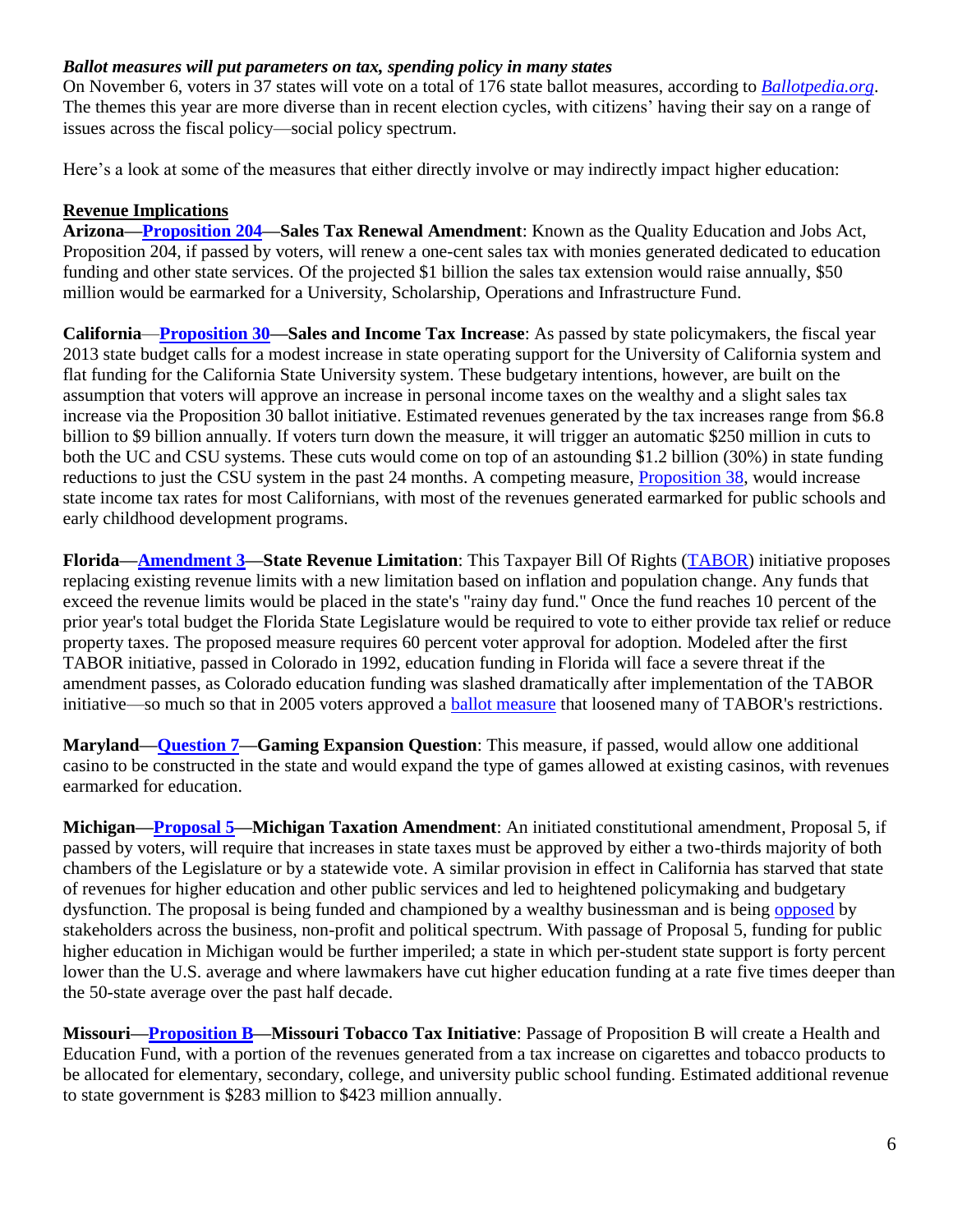**Washington[—Initiative 1185—](http://ballotpedia.org/wiki/index.php/Washington_Two-Thirds_Vote_Required_to_Raise_Taxes,_Initiative_1185_(2012))Two-Thirds Vote Requirement to Raise Taxes:** This measure is similar to Michigan's Proposal 5 in that it would make it much harder for the legislature to generate additional revenues, in this case, by requiring either two-thirds legislative approval or a vote by the people in order to raise taxes. Therefore, a one-third minority of legislators in either chamber of the state's legislature could prevent the passage of any measure to raise revenue or repeal existing tax exemptions. With large business entities funding much of the campaign in support of the measure, it comes as little surprise that as worded, Initiative 1185's passage would require only a simple majority to pass a tax exemption, but a two-thirds majority of both legislative chambers to repeal one. Passage of the initiative will further dampen prospects for future higher education funding in a state that has been among the hardest hit by disinvestment in its public universities.

### **College Access**

**Maryland[—Question 4—](http://ballotpedia.org/wiki/index.php/Maryland_In-State_Tuition_Referendum,_Question_4_%282012%29)Maryland In-State Tuition Referendum**: The Question 4 referendum will allow voters to decide whether Senate Bill 167, approved by the Maryland General Assembly and signed by Gov. Martin O'Malley in 2011 legislative session, should be upheld. As passed, SB 167 allows undocumented immigrants to pay in-county tuition rates at community colleges and in-state tuition rates at the state's public universities, provided that they attended a Maryland high school for three years, they or their parents filed income taxes, and that they demonstrated intent to apply for permanent residency. Initially, students would have to complete 60 credit hours or have graduated from a Maryland community college before transferring to a state public university and qualifying for in-state tuition rates. Subsequent to passage in 2011, a state lawmaker led a successful petition drive to have a measure overturning the legislation appear on the 2012 ballot. Enactment of SB 167 was estimated to cost \$3.5 million by 2016, but the legislation has been put on hold pending vote results.

#### **Capital Improvement / Bond Measures**

**Maine[—Question 2—](http://ballotpedia.org/wiki/index.php/Maine_Community_College_Bond_Question,_Question_2_%282012%29)Community College Bond**: If approved by voters, Question 2 will provide \$11 million to build a diagnostic facility for the University of Maine System; for capital improvements and equipment, including machine tool technology, for the Maine Community College System; and for capital improvements and equipment at the Maine Maritime Academy.

**New Jersey[—Question 1—](http://ballotpedia.org/wiki/index.php/New_Jersey_State_College_Bond_Issue,_Public_Question_1_%282012%29)State College Bond Issue**: By far the largest capital outlay bond question before voters in this year's elections, New Jersey's Question 1, if approved by voters, would allow the state to borrow \$750 million for buildings and upgrades at the state's colleges. The state's last higher education facilities referendum was in 1988. If approved by voters, funds would be distributed across entire nonprofit sector of higher education, including senior public colleges and universities, independent colleges and universities, community colleges and special purpose religious institutions. The state college/university share would be \$247 million. Institutions will be required to pay 25% of the cost of the projects supported by the bond proceeds. Proceeds are restricted to buildings for academic purposes, such as classrooms, laboratories and libraries.

**New Mexico[—Question C—](http://ballotpedia.org/wiki/index.php/New_Mexico_Higher_Education_and_Special_Schools_Bonds,_Bond_Question_C_%282012%29)Higher Education and Special Schools Bonds**: By passing Question C, New Mexico voters will authorize the state to issue bonds up to \$120 million for specified higher education and special school capital improvements and acquisitions.

**Rhode Island[—Question 3—](http://ballotpedia.org/wiki/index.php/Rhode_Island_Higher_Education_Bonds_Question,_Question_3_%282012%29)Higher Education Bonds**: Passage of Question 3 will authorize the state to issue general bonds of up to \$50 million for renovations and modernization of academic buildings at Rhode Island College, the state's comprehensive public university.

#### **Governance**

**Florida[—Amendment 12—](http://ballotpedia.org/wiki/index.php/Florida_Appointment_Process_for_State_University_System_Board_of_Governors_Revision,_Amendment_12_%282012%29)Appointment Process for State University System Board of Governors**: If approved by voter, [Amendment 12](http://ballotpedia.org/wiki/index.php/Florida_Appointment_Process_for_State_University_System_Board_of_Governors_Revision,_Amendment_12_(2012)) will lead to the replacement of the president of the Florida Student Association with the chair of the council of state university student body presidents as the student member of the Board of Governors of the State University System. The amendment also requires that the Board of Governors create a council of state university student body presidents.